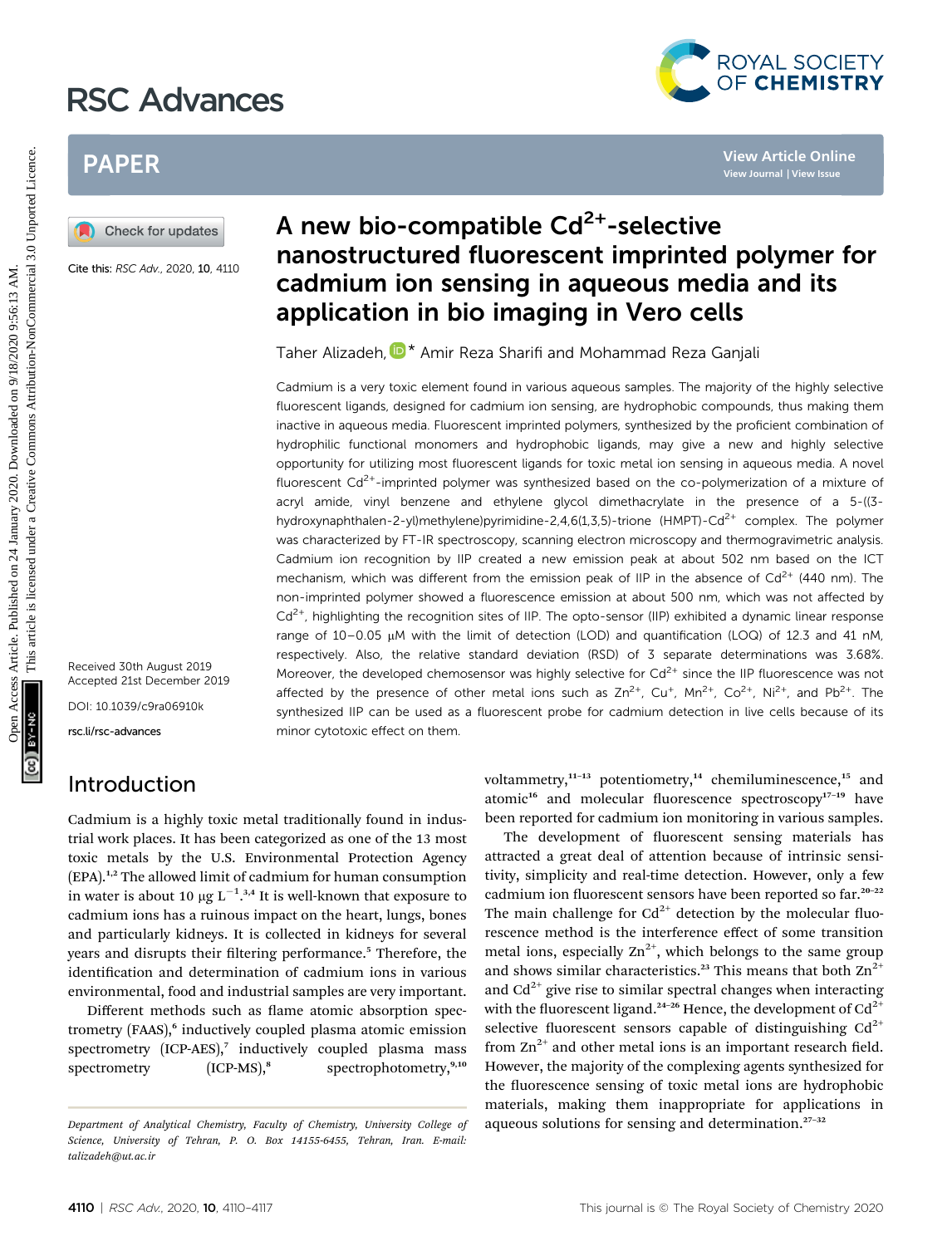Molecularly imprinted polymers (MIPs) are introduced in sensing applications as tailor-made sensing materials and have received great attention due to their fascinating characteristics such as high selectivity, chemical and mechanical stability and ease of fabrication. They are usually synthesized by utilizing the covalent or non-covalent interaction between print molecules and functional monomers in the presence of a cross-linker to fabricate a three-dimensional polymer. After template removal from the polymer, selective sites complementary in size, coordination geometry, and coordination number to the target molecules are created within the polymer.<sup>33-35</sup> In a parallel approach, ion-imprinted polymers (IIPs) are similar to MIPs except that ionic species are trapped in the polymer structure during the synthesis process.<sup>36-40</sup>

Fabricating fluorescent ion-imprinted polymers is still a challenging task since most of the metal ions have no fluorescence characteristics. Despite this, several fluorescent metal ion-imprinted polymers have already been reported.<sup>41-44</sup> One interesting aspect of fluorescent imprinted polymers is that it provides an opportunity to combine hydrophobic fluorescent ligands with the hydrophilic structure of the cross-linked polymer, thus enabling the resulting material to be used for metal ion sensing in aqueous media because fluorescent ligandloaded IIP can be effectively dispersed in water samples to recognize target ions.

This study concentrated on the synthesis of a novel nano-sized fluoropolymer containing cadmium $[n]$ -selective cavities by a new approach. According to the synthesis procedure, a newly synthesized luminescent complexing agent (5-((3 hydroxynaphthalen-2-yl)methylene)pyrimidine-2,4,6(1,3,5)-trione (HMPT)) was introduced to form a stable complex with  $Cd^{2+}$  ions. Then, the mixture of functional monomers and a cross-linker was added to the solution of the  $Cd(n)$ -HMPT complex formed and precipitation polymerization was carried out in an acetonitrile medium to produce a fluorescent imprinted polymer (FIP). The fluorescence signal of FIP was detected using a solid-state spectrofluorometer. To the best of our knowledge, there is no previous report on the synthesis of IIP based on ICT for the detection of  $Cd(n)$  in an aqueous medium.

## Experimental

#### Reagents and instruments

Vinyl benzene and acryl amide (Merck, Germany) and ethylene glycol dimethacrylate (EGDMA) (Sigma-Aldrich, USA) were purified by distillation under reduced pressure. 2,2-(2-Methyl propionitrile) was obtained from (Arcos Organic, Geel, Belgium) and used as an initiator.  $Cd(NO<sub>3</sub>)<sub>2</sub>·4H<sub>2</sub>O$  were from (Merck, Germany). Other chemicals were of analytical grade and were purchased from (Merck, Germany).

Vero cells were received from Blood Transfusion Research Centre, Tehran, Iran.

Fourier transform infrared (FT-IR) spectroscopic measurements were performed on a PerkinElmer Fourier transform infrared spectrometer. Thermogravimetric analysis was done by TGA Model Q50 V6.3 Build189. Scanning electron microscopy (SEM) images were obtained using a Model S4160 electron

micro-scope (Hitachi). The fluorescence measurements were carried out on a PerkinElmer LS55 luminescence spectrometer. UV-Vis spectra were recorded in a UV-Vis Lambda 27 spectrophotometer (PerkinElmer).

### Synthesis of 5-((3-hydroxynaphthalen-2-yl)methylene) pyrimidine-2,4,6(1,3,5)-trione

For the synthesis of 5-((3-hydroxynaphthalen-2-yl)methylene) pyrimidine-2,4,6(1,3,5)-trione (HMPT) acting as a complexing ligand for  $Cd^{2+}$ , 1 mmol of barbituric acid and 1 mmol of 3hydroxy naphthalene 2-carbaldehyde were mixed together in 10 mL of NaOH (20% w/v). The mixture was then stirred for about 12 h. The completion of the reaction was checked by TLC. In order to precipitate the product, the mixture of reagents was diluted by HCl. After this, the crude product was purified by recrystallization.

#### Synthesis of nano-structured  $Cd(n)$ -imprinted polymer

For the preparation of the Cd-imprinted polymer by precipitation polymerization, 0.2 mmol of Cd  $(NO<sub>3</sub>)<sub>2</sub>·4H<sub>2</sub>O$ , was dissolved in 30 mL of acetonitrile. Then, 0.2 mmol of complexing agent was added to the solution. After this, 0.8 mmol of acryl amide and 0.4 mmol of vinyl benzene (as functional monomers) were gently added to the mixture while stirring. Subsequently, 4 mmol of EGDMA (as a cross-linker) and 25 mL of acetonitrile were added to the mixture. Finally, 0.01 g of AIBN (initiator) was transferred to the mixture. The mixture was purged with nitrogen for 15 min. The polymerization reaction was carried out in an oil bath fixed at 65  $^{\circ}$ C for 16 h. After reaction completion, the obtained polymer was separated and washed several times with EDTA solution  $(0.1 \text{ mol L}^{-1})$  and distilled water and dried at 60 $\degree$ C. The non-imprinted polymer (NIP) was also synthesized using the same protocol except that  $Cd^{2+}$  ions were not present in the polymerization media. In order to gain small-sized IIP particles, the obtained powder was immersed in acetone and the supernatant particles were collected for final usage. Paper<br>
Molecularly implied objects (MPs) are included in microscope (Hitachi). The fluorescence measurements were<br>
very approximate the control of the common and the common and the common and the common and the common and

#### Fluorescence measurements

For all fluorescence studies, 1  $\mu$ mol L<sup>-1</sup> of ion solution in an aqueous medium was prepared. Then, 0.01 g of the IIP or NIP powder was added into the test tube containing metal ion solution fixed at a determined pH for a definite contact time. All the solutions of cadmium and other metal ions were prepared in double distilled water. After incubation of the polymer in the cadmium ion solution (or other metal ions), the polymer was separated from the solution and solid-state fluorescence spectra of the separated polymer powder were recorded utilizing the excitation wavelength of 356 nm.

#### Cytotoxicity assay

Cell viability in the presence of IIP was determined by means of the 3-(4,5-dimethylthiazol-2-yl)-2,5-diphenyltetrazolium bromide (MTT) assay. The MTT assay evaluates the number of living cells by reading the concentration of NAD(P)H-dependent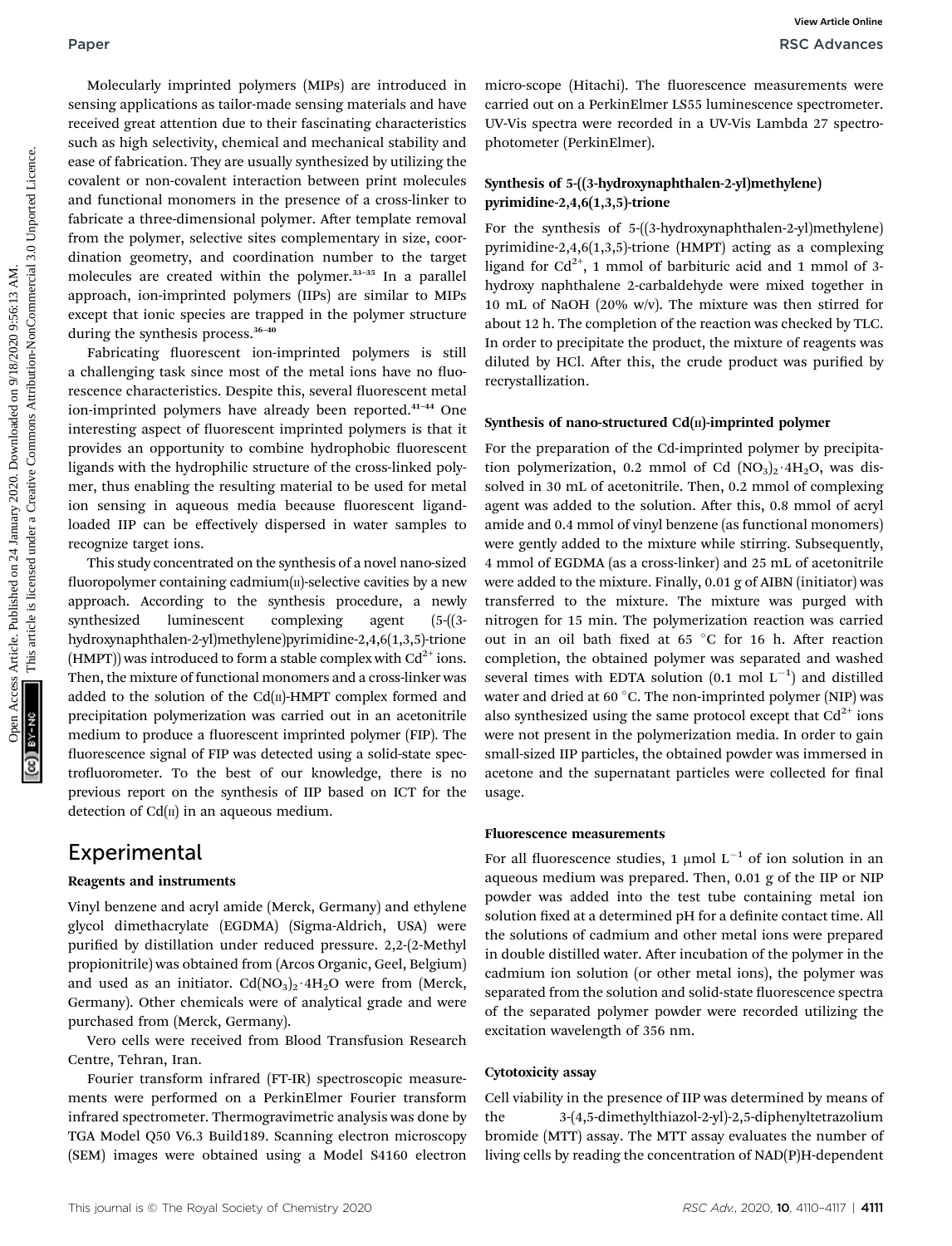cellular oxido reductases. These enzymes reduce MTT to form insoluble formazan, which has a purple color. To achieve this goal, Vero cells were cultured in a Dulbecco's Modified Eagle Medium (DMEM) (10% fetal bovine serum, 2 mM glutamine, 100 U mL<sup>-1</sup> penicillin, and 100 U mL<sup>-1</sup> streptomycin, 95% air, 5%  $CO<sub>2</sub>$ ) and were incubated at 37 °C. For MTT assay, these cells were seeded in 96-well plates with  $10^6$  cells per mL and  $100 \mu$ L per well. After 24 h, the cells were incubated with IIP  $(12.5-100)$  $\mu\mathrm{g\,\,mL}^{-1})$  for 24 h in a cell culture medium. Afterward, MTT solution with 5  $\mu$ g mL<sup>-1</sup> and 20  $\mu$ L per well was added. After 4 h, MTT was removed, and 100 µL DMSO was added to each well to dissolve the formed formazan. The absorbance was measured at 570 nm via a microplate reader. The cell viability, well-defined by the ratio of the absorbance in the absence of IIP to that in the presence of IIP, was thus obtained.

Recording of fluorescence image of cells in the presence of Cd-IP. Vero cells were cultured in DMEM. After 24 h, the IIP (50)  $\mu\mathrm{g\,mL}^{-1})$  was added to the cell culture dish, and the cells were incubated for another 48 h at 37  $\degree$ C. Then, the cells were rinsed with PBS buffer solution ( $pH = 7.4$ ) for three times to remove the residual polymer powder. The fluorescence images of Vero cells were acquired by an invert fluorescence microscope.

## Result and discussion

#### Fluorescent ion imprinted polymer synthesis

The chemical structure of the newly synthesized ligand 5-((3 hydroxynaphthalen-2-yl)methylene)pyrimidine-2,4,6(1,3,5)-trione (HMPT) capable of forming a complex compound with  $Cd^{2+}$  is represented in Fig. 1, where the IIP synthesis route is also illustrated. It was found that this ligand could effectively interact with  $Cd^{2+}$  ions, leading to the formation of a complex of  $[\text{Cd}(\text{H}\text{M}\text{PT})_2]^{2^+}$ . Regarding the chemical structure of the ligand as well as the complex, vinyl benzene and acrylamide were selected as functional monomers to interact with naphthalene ring and amide functionalities, respectively, fixing the complex compound within the networked polymer (Fig. 1). The extraction of cadmium ions from the polymer resulted in the cavities being capable of selectively rebinding to the target ions. Due to the appropriate cadmium ion removal from the polymer, the ligands remained within the polymer, providing  $Cd<sup>2+</sup>$ -selective sites.

#### Characterization of the  $Cd^{2+}$ -imprinted polymer

Fig. 2 represents the Fourier transform infrared (FT-IR) spectra of HMPT, IIP, IIP-Cd<sup>2+</sup>, NIP and reference polymer (R-polymer). R-polymer is the polymer synthesized in the absence of both HMPT and  $Cd^{2+}$ , whereas NIP is the polymer synthesized in the absence of  $Cd^{2+}$  and the presence of HMPT. The absorbance band at the wavenumber of  $\sim$ 1732 cm<sup>-1</sup> present in all FT-IR spectra (Fig. 2) except in the FT-IR spectrum of HMPT is assigned to the carbonyl groups ( $v_{\text{C}=O}$ ) of either the functional monomer (AA) or the cross-linker (EGDMA). The stretching frequency of the vinyl group, usually observed at  $\sim$ 1650 cm $^{-1}$ , is absent in all polymer-related spectra, indicating that both monomers and cross-linker molecules are copolymerized. The stretching frequencies observed at  $\sim$ 1581 cm $^{-1}$ ,  $\sim$ 1565 cm $^{-1}$ 



Fig. 1 Schematic representation of synthesis of IIP.

and  $\sim$ 1494 cm<sup>-1</sup> in the FT-IR spectrum of IIP, IIP-Cd and NIP are attributed to the amide groups of the barbituric acid unit of the ligand (HMPT), clearly suggesting the presence of HMPT in all the networked polymers except R-polymer, which is synthesized without HMPT. In addition, twin IR bands situated at the wavenumbers of  $\sim$ 1000–1100 cm<sup>-1</sup> and absorption band at  $\sim$ 2957 cm<sup>-1</sup> observed for both IIP and NIP are assigned to the C-O stretching of HMPT and CH  $(sp<sup>2</sup>)$  of HMPT and functional monomers, respectively. More importantly, the band at 1612  $\text{cm}^{-1}$ , observed in the FT-IR spectrum of HMPT, is assigned to the carbonyl groups of the barbituric acid unit of the ligand. It seems that this peak shifts towards a lower frequency of about 1570  $cm^{-1}$  in IIP-Cd<sup>2+</sup>, which is attributed to the abovementioned carbonyl group connected to  $Cd^{2+}$  via coordination



Fig. 2 FT-IR spectra of the ligand (HMPT), IIP,  $Cd^{2+}$ -loaded IIP (IIP-Cd(ii)), NIP and reference polymer (R-polymer).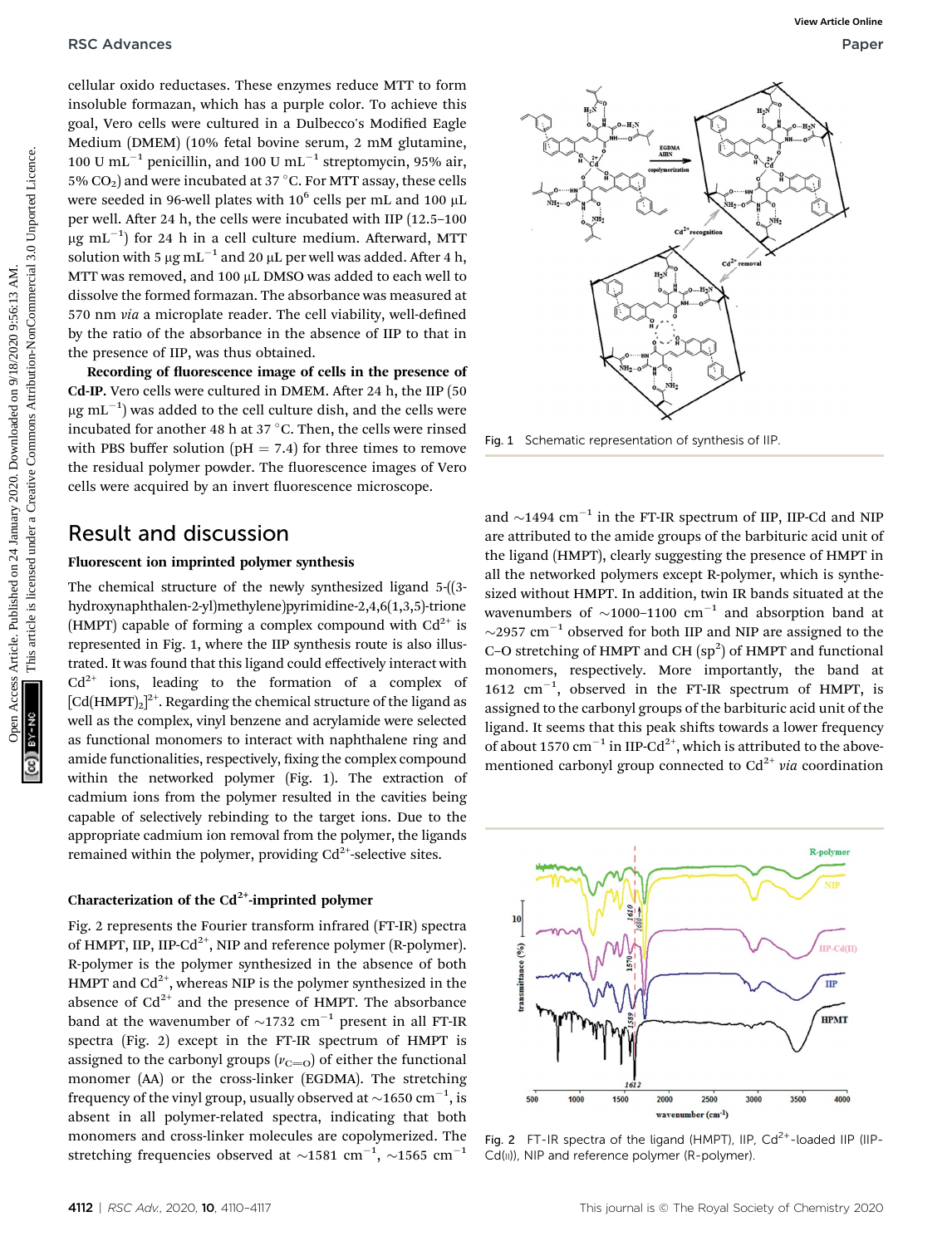bonding in the polymer. The removal of  $Cd^{2+}$  from the polymer, however, led to the return of the carbonyl peak of the ligand to about 1589  $\rm cm^{-1}$ , again confirming the ligand-Cd $^{2+}$  interaction within the polymer cavities. Moreover, the position of the peak in this case suggests that without metal ions in the polymer, the ligand interacts with the functional monomers, leading to the weakening of the  $C=O$  group strength of the ligand. The inspection of the FT-IR spectrum of NIP shows that the carbonyl group stretching band related to HMPT is positioned at about 1610  $\text{cm}^{-1}$ , which is partially coincident with that of HMPT, clearly confirming the above-mentioned statements. There is a band at about 1680  $cm^{-1}$  in the FT-IR spectrum of NIP, which is absent in all other FT-IR spectra depicted in Fig. 2. This is likely related to the covalent attachment of the ligand to the polymer network in the absence of metal ions during the copolymerization reaction, the situation resulting in the synthesis of NIP. This will be discussed again in the next section in this article. Publish in the polymer. The removal of Ga<sup>rc</sup> from the polymer, presenting the second experiment, the second on the second of the second experiment, the second second on the second of the second second and the second and t

Thermogravimetric analysis (TGA) was also applied for the further evaluation of the fluorescent IIP (Fig. 3). As seen, there is some discrepancy between the TGA diagrams of IIP and NIP. Since after the removal of  $Cd^{2+}$  from the IIP polymer, its chemical structure would be similar to NIP, this difference suggests that the absence of metal ions in the polymer synthesis (NIP) leads to differences in the chemical structures of IIP and NIP. As mentioned before, an indication for such a phenomenon can be observed in the FT-IR spectrum of NIP.

The scanning electron microscopy image of IIP is illustrated in Fig. 4. The nano-structured polymeric particles can be seen in the image, suggesting a very high surface area for the IIP polymer.

Furthermore, the surface area and porosity of the synthesized IIP were evaluated via  $N_2$  adsorption–desorption measurements. The Brunauer–Emmett–Teller (BET) and Barret–Joyner–Halenda (BJH) methods were applied to estimate the



#### Fluorescence characteristics of the synthesized IIP/NIP and suggested mechanism

The fluorescence emission spectra of IIP and NIP in the presence and absence of  $Cd^{2+}$  ions were examined at the same concentration. As seen in Fig. 5, IIP exhibits a fluorescence peak at 440 nm in the absence of  $Cd^{2+}$  ions and NIP shows emission maxima at 515 nm. In view of the fact that HMPT exhibits its own fluorescence emission peak at about 435 nm (tested as its solution in acetonitrile) as well as based on the proof that both IIP and NIP contain HMPT as the fluorescence emitting agent, it can be concluded that the ligand entering IIP remains unchanged during the polymerization reaction; in contrast, HMPT used in the NIP preparation seems to be affected by the polymerization reaction condition and thus, it is likely to be involved in a chemical reaction responsible for polymer formation.

As can also be seen in the figure, upon  $Cd^{2+}$  ion addition (1)  $\mu$ M), the emission peak intensity of IIP at 440 nm decreases and a new emission peak appears at about 502 nm due to the plausible intramolecular charge transfer (ICT). However, no obvious change in the emission wavelength and fluorescence intensity is monitored after adding  $Cd^{2+}$  ions to NIP. This observation clearly shows that IIP can recognize  $Cd^{2+}$  ions and this recognition is manifested by the creation of a new fluorescence peak; however, no recognition event is assigned to the NIP synthesized herein as the blank polymer. Fig. 5(II) shows the appearance of IIP and NIP under visible (a) and ultraviolet (b) irradiation. As seen, there is a slight difference in the appearance of IIP and NIP under visible light; however, such a difference is highlighted when UV light is incident on the polymers. Interestingly, when contacting  $Cd^{2+}$  ions with the polymers, the colour of IIP completely changes, while that of NIP seems to be unchanged. This also is in accordance with the results depicted in the related fluorescence spectra.



Fig. 3 Thermogravimetric analysis curves of IIP and NIP.



Fig. 4 The scanning electron microscopy image of the fluorescent  $Cd<sup>2+</sup>$ -selective IIP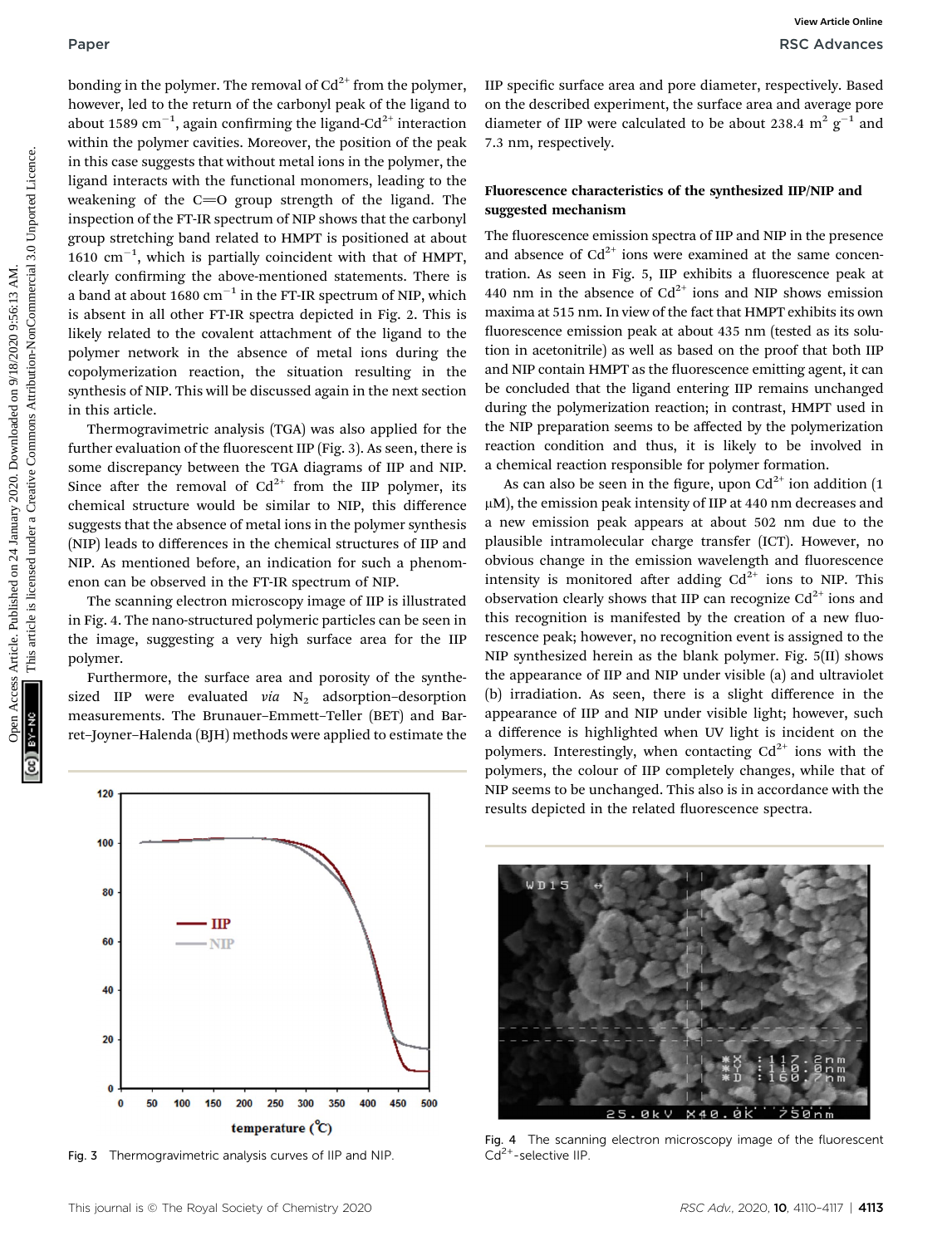We think that the HMPT ligand, utilized in the NIP polymer, connects to the polymer network via the OH group of hydroxynaphthalen-2-yl of HMPT during the radical polymerization reaction when the hydroxyl group forms an active radical capable of covalently attaching to the polymer structure. This gives rise to a distinct change in the chemical structure of the ligand in the resulting NIP material, thus leading to a bold shi in the polymer-connected ligand fluorescence compared to the fluorescence spectrum of the unchanged ligand (recorded separately in acetonitrile).

However, in the  $Cd^{2+}$ -imprinted polymer, the complexation of  $cadmium(n)$  ions with the OH group of hydroxynaphthalen-2-yl of HMPT prevents the involvement of the ligand in the described polymerization reaction, thus permitting the ligand to remain unchanged in IIP. Consequently, HMPT preserves its own nature.

This is confirmed by the similar fluorescence emission characteristics of the ligand entrapped in IIP ( $\lambda_{\text{max}} = 440 \text{ nm}$ ) and the ligand that did not enter the polymer ( $\lambda_{\text{max}} = 435$  nm), as described in Fig. 5(I).

Based on the above-mentioned results, a possible sensing mechanism by IIP/NIP for the detection of  $Cd^{2+}$  is depicted in Fig. 5(III). After the addition of  $Cd^{2+}$  ions to IIP, it exhibited a "turn-on" response with high fluorescence intensity, following a pronounced spectral variation (red shift of about 65 nm). This may be due to the ICT process. However, other than the absence of cadmium ion recognition sites within NIP to accept metal



Fig. 6 Comparison of the fluorescence spectra of both IIP and NIP with those recorded for the same polymers after washing with acetonitrile, which is capable of removing the ligand from the polymer  $(\lambda_{\rm ex} = 356$  nm).

ions, no ICT pathway is assigned to NIP since polymerization blocks the majority of the binding sites and thus, ICT is abrogated.





Fig. 5 Fluorescence emission spectra of the IIP and NIP before and after incubation in cadmium solution (1  $\mu$ M) ( $\lambda_{ex}$  = 356 nm) (I); the appearance of the IIP and NIP under visible light (a) and under UV light  $(\lambda_{\rm ex} = 360$  nm) before (b) and after (c) incubation in cadmium solution  $(1 \times 10^{-3}$  M) (II); probable mechanism for fluorescence response creation via ICT process in the IIP and NIP material (III).

Fig. 7 The effect of polymer-cadmium solution contacting time (I) and cadmium solution pH on the fluorescence emission intensity of the ligand (II);  $[Cd^{2+}] = 1 \mu M$ ;  $\lambda_{ex} = 356 \text{ nm}$ ;  $\lambda_{em} = 502 \text{ nm}$ .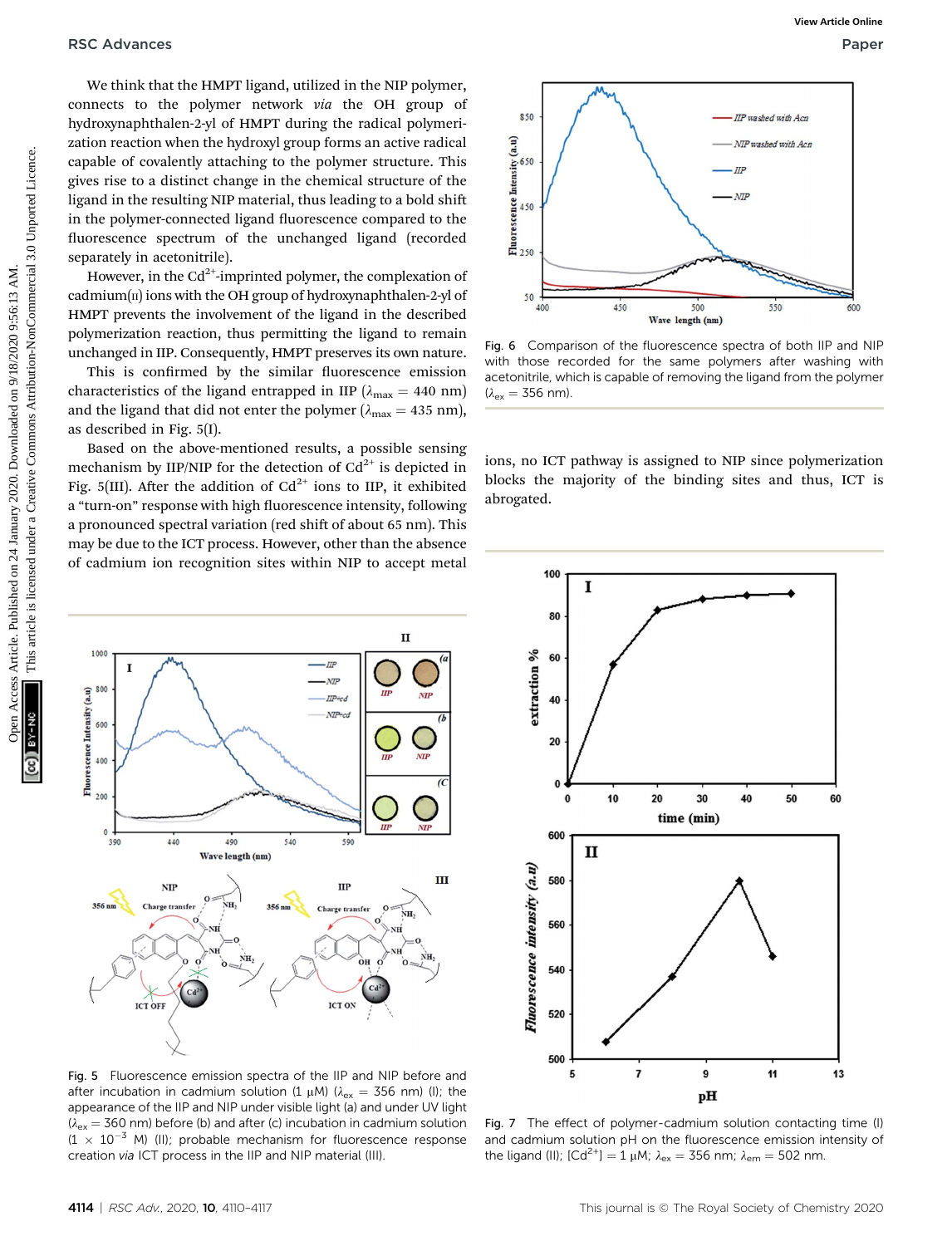In order to confirm the proposed mechanism, equal amounts of IIP and NIP were transferred to acetonitrile, which has the capability of properly dissolving HMPT. By this means, HMPT can be effectively removed from the polymer if it does not connect to the polymer via covalent bonding. To do this, the polymer dispersed in acetonitrile was stirred for about 20 min. In the next step, the solution was filtered and both the IIP and NIP powders were dried and prepared for fluorescence emission measurements. The results obtained are represented in Fig. 6. As can be seen, the fluorescence intensity of IIP is quenched totally after treating with acetonitrile due to the dissolving of HMPT in acetonitrile and thus its removal from the polymer network, while NIP preserves its own fluorescence intensity after treating with acetonitrile. This clearly indicated that the ligand inside NIP was not removed from the polymer due to the covalent attachment of the ligand to the polymer. **Paper**<br> **Conservation** Access Article and Theorem are the conservations and the substitution of the substitution of the substitution of the substitution of the substitution-Noncommercial Section Articles. The common arti

#### The effect of incubation time and pH on the adsorption of IIP

In order to investigate the adsorption kinetics of  $Cd^{2+}$  in IIP, a definite amount of the polymer powder was poured into the  $Cd<sup>2+</sup>$  solution. The polymer was then separated from the solution after various incubation times. The  $Cd^{2+}$  contents of the solutions treated previously with IIP were then analyzed via ICP-OES and then, the extraction percent in IIP was calculated. The



Fig. 8 Calibration curve obtained for the IIP-based fluorescent sensor; extraction pH = 10; extraction time = 20 min; IIP amount = 0.01 g;  $\lambda_{\text{ex}} = 356$  nm;  $\lambda_{\text{em}} = 502$  nm; comparison of fluorescence response intensities of the IIP to  $Cd^{2+}$  and various kinds of metal ions (the interference study) (II); metal ion concentration = 1  $\mu$ M;  $\lambda_{ex}$  = 356 nm;  $\lambda_{\text{em}} = 502$  nm.



Fig. 9 Cell viability assay (MTT) of Vero cells in the presence of different amounts of IIP for 24 h; data represented are average of three replications.

result is illustrated in Fig. 7(I). The figure shows that the  $Cd^{2+}$ adsorption in IIP enhances gradually on increasing the contact time and eventually at about 20 min, the adsorption/time curve reaches a plateau, indicating that a further increase in the adsorption time does not lead to a significant increase in  $Cd<sup>2+</sup>$ extraction. Therefore, the extraction time of 20 min was chosen as the optimal condition for  $Cd^{2+}$  extraction in IIP. Moreover, the adsorption amount  $(Q)$  was calculated by the following equation:

$$
Q = (C_0 - C_1) \times V/m \tag{1}
$$

Here,  $C_0$  and  $C_t$  are the initial and residual concentrations of  $Cd^{2+}$ , respectively; *V* is the volume of solution and *m* is the weight of the IIP material. From the equation, the adsorption amount (Q) was estimated by the value of 7.02  $\mathrm{mg\,g}^{-1}.$  The effect of pH on the fluorescence intensity of the IIP-Cd<sup>2+</sup> material was



Fig. 10 Fluorescence microscopy images of Vero cell (a) and IIPtreated Vero cell (b) under visible light; the IIP-treated Vero cell under UV light (254 nm) (c).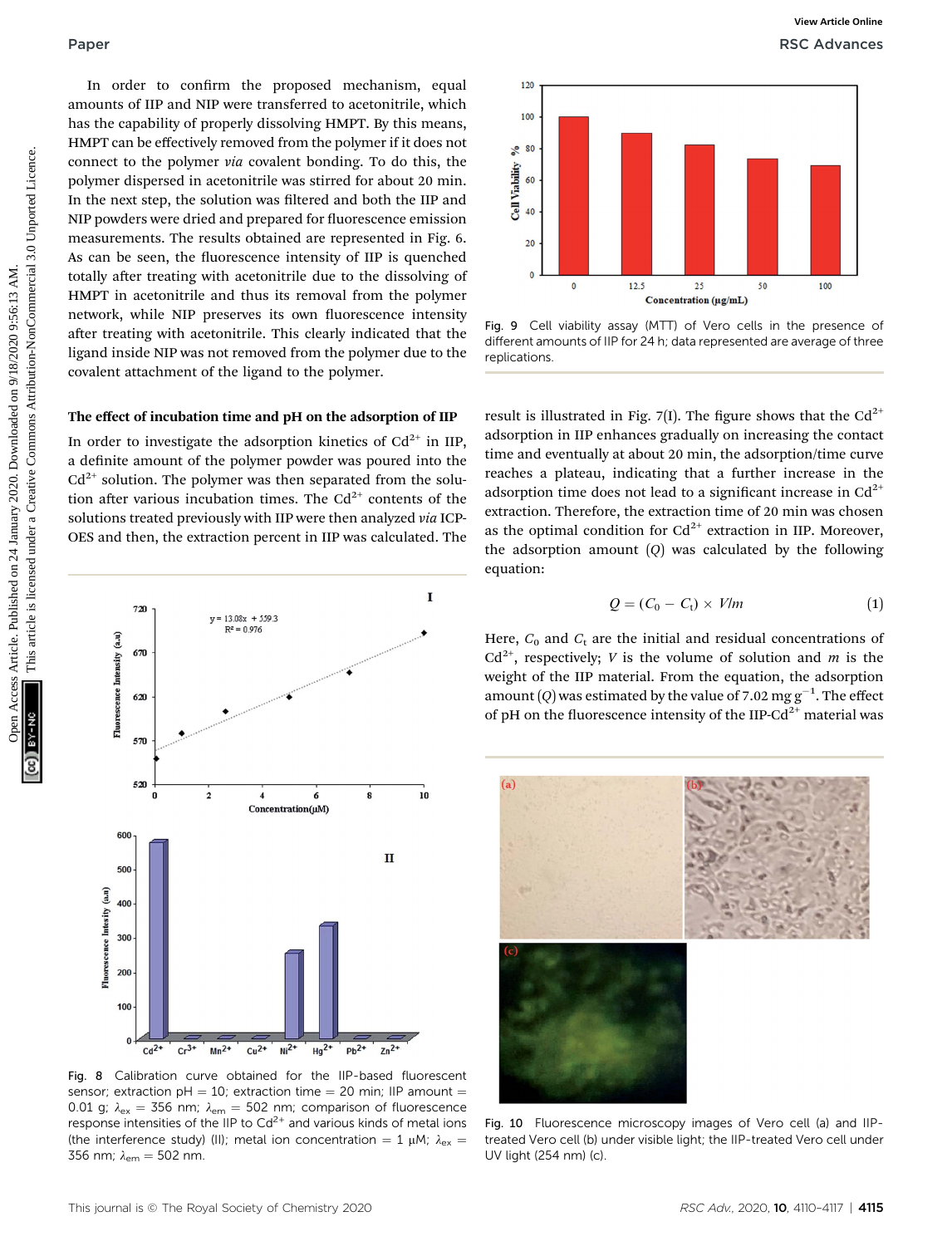Table 1 Comparison of the proposed chemosensor with some previously reported chemosensors

|                        | Mechanism of detection   | Linear dynamic<br>range $(\mu M)$ | $LOD$ $(nM)$ | Ref.      |
|------------------------|--------------------------|-----------------------------------|--------------|-----------|
| $Cd^{2+}$ -fluorescent | Fluorescence enhancement | $0.25 - 2.5$                      | 29.3         | 45        |
| chemosensors           | Fluorescence quenching   | $0.1 - 10$                        | 18.5         | 46        |
|                        | Fluorescence enhancement | $0 - 1.40$                        | 13.8         | 47        |
|                        | Fluorescence quenching   | $7.2 - 10$                        | 2690         | 48        |
|                        | Fluorescence enhancement | $0.05 - 10$                       | 12.3         | This work |

also investigated. For this purpose, the IIP material was contacted with solutions containing a fixed concentration of  $Cd^{2+}$ and adjusted to various pH values. After a definite extraction time, the fluorescence intensity of the polymer separated from the solution was monitored at the wavelength of about 502 nm. As can be seen in Fig.  $7(II)$ , the fluorescence emission of IIP- $Cd^{2+}$  is hugely influenced by pH. It seemed that the protonation of the acetylacetone group ( $pK_a = 8.9$ ) of the barbituric acid part of the ligand at acidic as well as neutral conditions led to the weakening of the complexation of  $Cd^{2+}$  with the ligand entrapped in the  $Cd(n)$ -selective cavities of IIP, thus inhibiting the metal ion extraction in the polymer. Therefore, an alkaline medium provides the best situation for the interaction of the barbituric acid part of the ligand with  $Cd^{2+}$  ions, leading to the extraction of the ions to the polymer. However, highly alkaline conditions signicantly diminish the IIP interaction with target ions because of the swelling of IIP and thus the loss of the polymer memory for the target metal ion  $Cd(n)$ . **PSC Advances**<br> **Table 1** Compatibon of the proposed chemics article is are compatible. This are compatibon of the common access Article is licensed under a creative Commons are the common access Article is licensed under

### Solid-state fluorescence dependence of the IIP on  $Cd^{2+}$ concentration

The dependence of the fluorescence intensity of IIP on the  $Cd^{2+}$ ion concentration contacted with the polymer was checked via the solid-state fluorescence method. For this, the IIP material was contacted with various solutions containing various concentrations of  $Cd^{2+}$ . The calibration curve (Fig. 8(I)) suggests a good correlation between the solid-state fluorescence peak of IIP at the wavelength of 502 nm and the target ion concentration. The enhancement in the fluorescence intensity after  $Cd^{2+}$ chelation to IIP is attributed to the blocking of photoinduced electron transfer (PET) via metal ion  $(Cd^{2+})$  coordination.

The fluorescence response of IIP to the other metal ions was also recorded and compared to that of  $Cd^{2+}$  in order to investigate the selectivity characteristic of the polymer. As illustrated in Fig. 8(II), the majority of the ions tested do not lead to a significant signal. Only  $Ni^{2+}$  and  $Hg^{2+}$  show a significant fluorescence signal after contacting with IIP. However, the sensitivity of the IIP material to cadmium ions is significantly higher than that for all other metal ions tested in this study.

#### Applicability of synthetic IIP in living cells

To validate the potential application of IIP in live cells, an assessment of the cell viability in the presence of the synthesized polymer (IIP) was performed by an MTT assay. As shown in Fig. 9, when IIP powder is incubated in Vero cells at the test

concentrations from 12.5 to 100  $\mu$ g mL<sup>-1</sup>, all cell viabilities are more than about 70%, demonstrating that IIP has a minor cytotoxic effect on Vero cells (Fig. 9). Furthermore, Fig. 10(a) and (b) show the microscopy images of Vero cells under visible light before and after incubation with 50  $\mu$ g L<sup>-1</sup> IIP for 48 h, respectively. Before incubation with IIP, the Vero cells showed a non-fluorescence nature. However, after incubation with IIP for 48 h, the Vero cells showed intracellular green fluorescence under UV light (Fig. 10(c)). These observations suggest that the fluorescent imprinted polymer (IIP) with a nanometric size can enter the Vero cells and consequently, the imaging of live cells by means of IIP is possible. Additionally, by considering low LOQ (41 nM) and the adsorption capability of the as-prepared polymer that was primarily explored, the IIP material can be applied as a fluorescent tracer for intracellular cadmium ion detection.

### Comparison of the proposed chemosensor with some previously reported chemosensors

The analytical characteristics and also the detection mechanism of the proposed IIP material as a turn-on chemosensor were compared to those of some previously reported fluorescent sensors reported for the determination of  $Cd^{2+}$  ions in aqueous media. The results are summarized in Table 1. This comparison demonstrates satisfactory results for the proposed probe.

# Conclusion

A novel IIP material was introduced for the recognition and detection of  $Cd^{2+}$  in aqueous solutions *via* tracing the fluorescence intensity of the IIP material in the presence of  $Cd^{2+}$ . The IIP material exhibited a fluorescence emission peak at about 440 nm, which was similar to the ligand emission wavelength (435 nm). The contact of cadmium ions with the IIP material led to a significant decrease in the previous fluorescence signal (at 440 nm) and the generation of a new fluorescence peak at about 502 nm owing to the ICT mechanism. However, the NIP material exhibited a fluorescence signal centred at about 500 nm, which was not affected after contacting with  $Cd^{2+}$  ions. The IIP fluorescence signal of  $Cd^{2+}$  was found to be highly selective since none of the metal ions, namely,  $Cu^{2+}$ ,  $Cr^{3+}$ ,  $Mn^{2+}$ ,  $Zn^{2+}$  and  $Pb^{2+}$  resulted in a fluorescence signal on IIP. The novel synthesized IIP material discussed in this study exhibits a new opportunity to effectively use a hydrophobic fluorescence ligand in an aqueous solution for metal ion determination. This can be